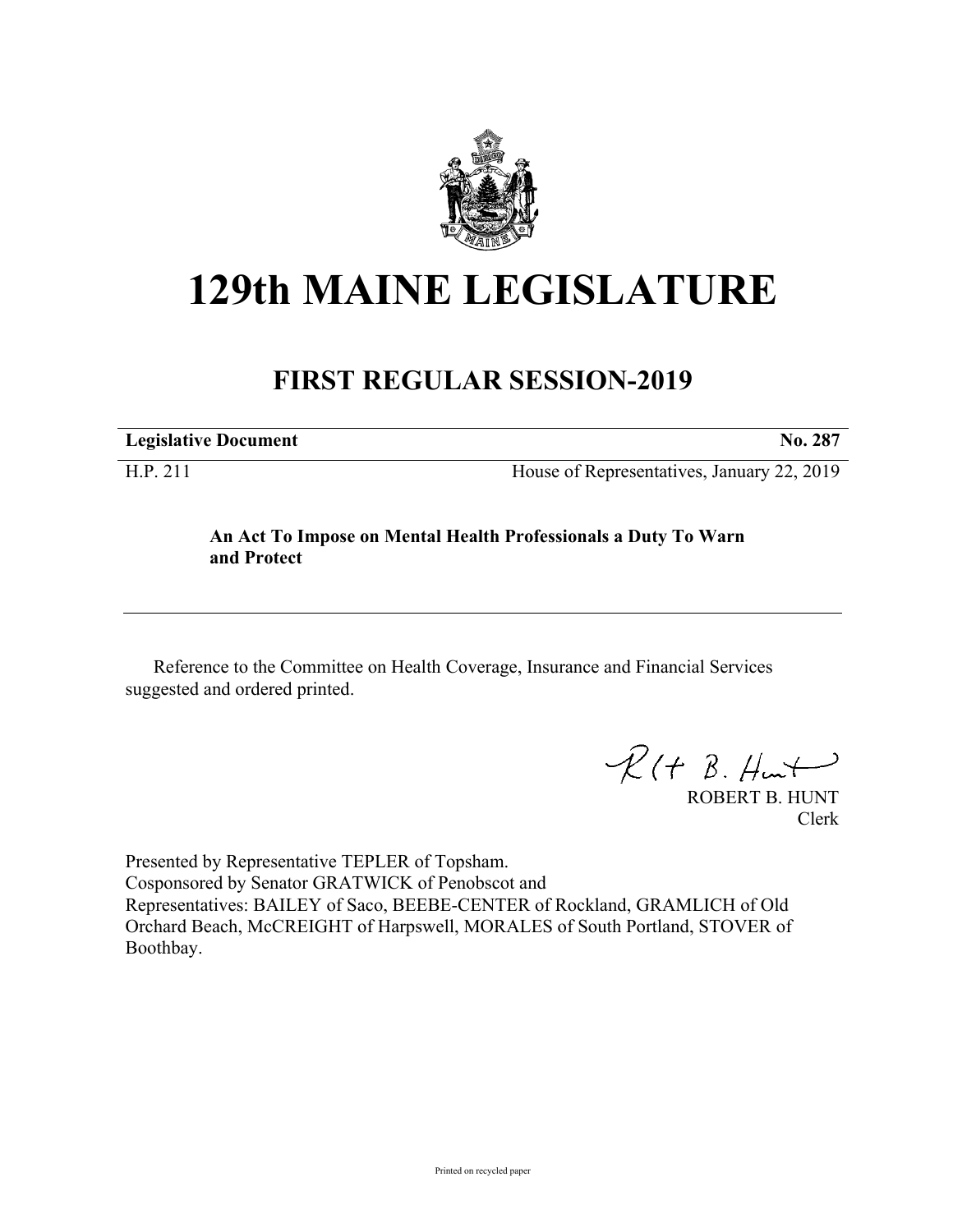- **Be it enacted by the People of the State of Maine as follows:**
- **Sec. 1. 32 MRSA §2600-D** is enacted to read:

#### **§2600-D. Duty to warn and protect**

 **1. Duty.** An osteopathic physician licensed under this chapter has a duty to warn of or to take reasonable precautions to provide protection from a patient's violent behavior if the osteopathic physician has a reasonable belief based on communications with the patient that the patient is likely to engage in physical violence that poses a serious risk of harm to self or others or that constitutes a serious threat of substantial damage to real property. The duty imposed under this subsection may not be interpreted to require the osteopathic physician to take any action that in the reasonable professional judgment of the osteopathic physician would endanger the osteopathic physician or increase the threat of danger to a potential victim.

 **2. Discharge of duty.** An osteopathic physician subject to a duty to warn or provide protection under subsection 1 may discharge that duty if the osteopathic physician makes reasonable efforts to communicate the threat to a potential victim, notifies a law enforcement agency or seeks involuntary hospitalization of the patient under Title 34-B, chapter 3, subchapter 4, article 3.

- **3. Immunity.** The decision of an osteopathic physician to take or not to take an action authorized under this section may not be the basis for any civil or criminal liability of the osteopathic physician.
- **Sec. 2. 32 MRSA §3300-G** is enacted to read:

#### **§3300-G. Duty to warn and protect**

 **1. Duty.** A physician licensed under this chapter has a duty to warn of or to take reasonable precautions to provide protection from a patient's violent behavior if the physician has a reasonable belief based on communications with the patient that the patient is likely to engage in physical violence that poses a serious risk of harm to self or others or that constitutes a serious threat of substantial damage to real property. The duty imposed under this subsection may not be interpreted to require the physician to take any action that in the reasonable professional judgment of the physician would endanger the physician or increase the threat of danger to a potential victim.

 **2. Discharge of duty.** A physician subject to a duty to warn or provide protection under subsection 1 may discharge that duty if the physician makes reasonable efforts to communicate the threat to a potential victim, notifies a law enforcement agency or seeks involuntary hospitalization of the patient under Title 34-B, chapter 3, subchapter 4, article 3.

- **3. Immunity.** The decision of a physician to take or not to take an action authorized under this section may not be the basis for any civil or criminal liability of the physician.
- **Sec. 3. 32 MRSA §3820** is enacted to read: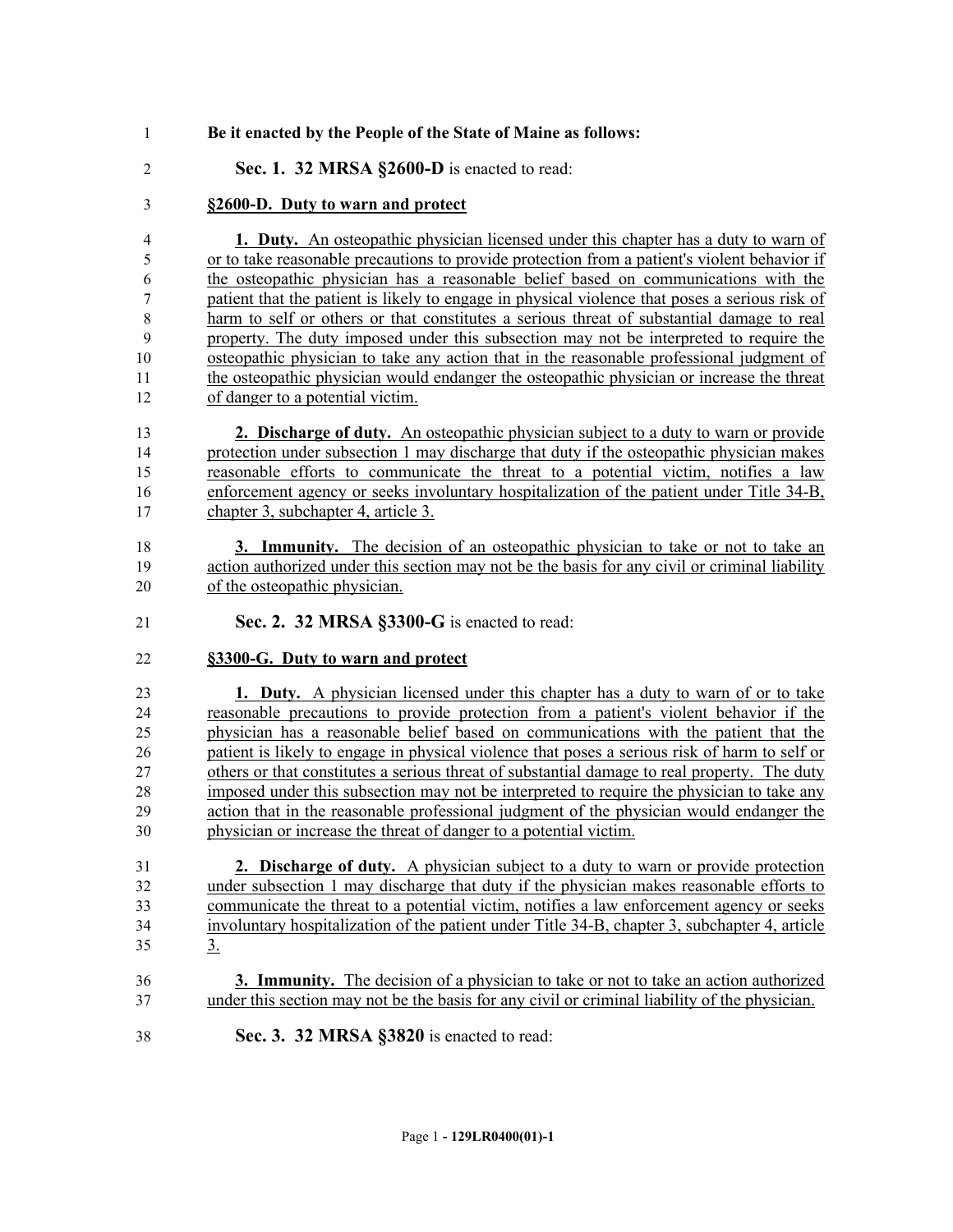#### **§3820. Duty to warn and protect**

 **1. Duty.** A licensee under this chapter has a duty to warn of or to take reasonable precautions to provide protection from a patient's violent behavior if the licensee has a reasonable belief based on communications with the patient that the patient is likely to engage in physical violence that poses a serious risk of harm to self or others or that constitutes a serious threat of substantial damage to real property. The duty imposed under this subsection may not be interpreted to require the licensee to take any action that in the reasonable professional judgment of the licensee would endanger the licensee or increase the threat of danger to a potential victim.

 **2. Discharge of duty.** A licensee subject to a duty to warn or provide protection under subsection 1 may discharge that duty if the licensee makes reasonable efforts to communicate the threat to a potential victim, notifies a law enforcement agency or seeks involuntary hospitalization of the patient under Title 34-B, chapter 3, subchapter 4, article 3.

 **3. Immunity.** The decision of a licensee to take or not to take an action authorized under this section may not be the basis for any civil or criminal liability of the licensee.

**Sec. 4. 32 MRSA §6207-C** is enacted to read:

#### **§6207-C. Duty to warn and protect**

 **1. Duty.** A certified alcohol and drug counselor or a licensed alcohol and drug counselor has a duty to warn of or to take reasonable precautions to provide protection from a client's violent behavior if the counselor has a reasonable belief based on communications with the client that the client is likely to engage in physical violence that poses a serious risk of harm to self or others or that constitutes a serious threat of substantial damage to real property. The duty imposed under this subsection may not be interpreted to require the counselor to take any action that in the reasonable professional judgment of the counselor would endanger the counselor or increase the threat of danger to a potential victim.

 **2. Discharge of duty.** A certified alcohol and drug counselor or a licensed alcohol 29 and drug counselor subject to a duty to warn or provide protection under subsection 1 may discharge that duty if the counselor makes reasonable efforts to communicate the threat to a potential victim, notifies a law enforcement agency or seeks involuntary hospitalization of the client under Title 34-B, chapter 3, subchapter 4, article 3.

 **3. Immunity.** The decision of a certified alcohol and drug counselor or a licensed alcohol and drug counselor to take or not to take an action authorized under this section may not be the basis for any civil or criminal liability of the counselor.

**Sec. 5. 32 MRSA §7006** is enacted to read:

#### **§7006. Duty to warn and protect**

 **1. Duty.** A licensee under this chapter has a duty to warn of or to take reasonable precautions to provide protection from a client's violent behavior if the licensee has a